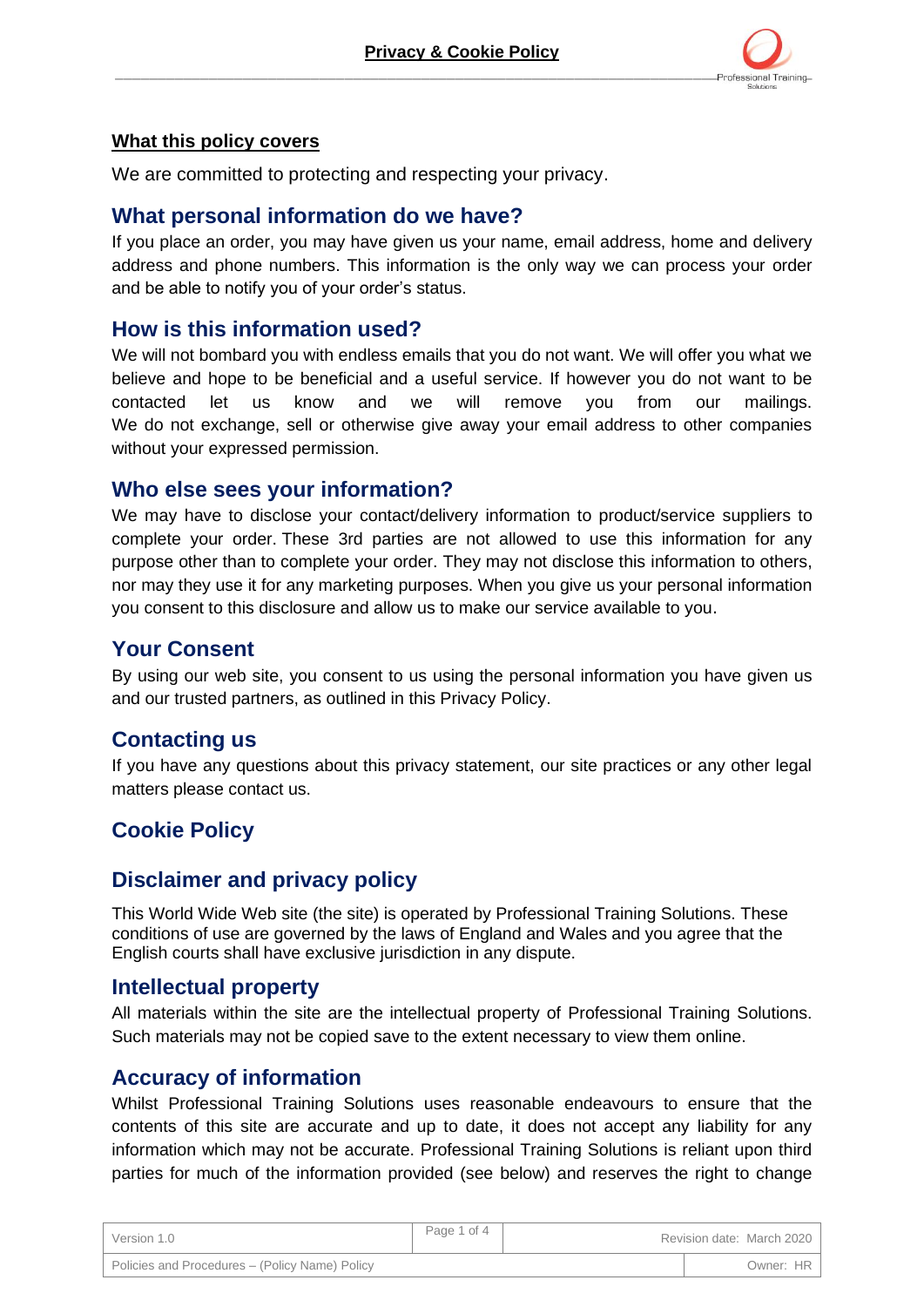

data, references, and product specifications at any time. The contents of this site are for general information and public relations purposes only and do not purport to provide advice, make any offer or otherwise create or lead to the creation of any legally enforceable relationship between Professional Training Solutions and you. No reliance should be placed on any statements made on the site, whether for investment purposes or otherwise. Professional Training Solutions excludes to the fullest extent permitted by law all liability resulting from your access to the site including (without limitation) any loss (financial or otherwise) or damage resulting directly or indirectly from any such reliance. Professional Training Solutions accepts no liability or responsibility whatsoever for any other websites which may be accessed through the Professional Training Solutions site.

### **Data protection**

Professional Training Solutions will not collect any personally identifiable information about you (i.e. your name, address, telephone number or email address) unless you provide it to us voluntarily. Given that the Internet is a global environment, using the Internet to collect and process personal data necessarily involves the transmission of data on an international basis. Therefore, by browsing this website and communicating electronically with us, you acknowledge and agree to our processing of personal data in this way. In some cases, we may collect information about you that is not personally identifiable. This type of information includes the type of Internet browser you are using, the type of computer operating system you are using and the domain name of the website from which you linked to our site or advertisement.

## **Use of cookies by this website**

Cookies are small text files that are placed on your computer by websites that you visit. They are widely used in order to make websites work, or work more efficiently, as well as to provide information to the owners of the site. There is also a cookie used to determine if a user is a person or a bot.

Name: ga\_

Typical content: Set by Google Analytics. Registers a unique ID that is used to generate statistical data on how the visitor uses the website.

Time: 2 years

Name: gat

Typical content: Set by Google Analytics. Used by Google Analytics to throttle request rate Time: Session

Name: gid\_

Typical content: Set by Google Analytics. Registers a unique ID that is used to generate statistical data on how the visitor uses the website.

Time: Session

| Version 1.0                                    | Page 2 of 4 | Revision date: March 2020 |
|------------------------------------------------|-------------|---------------------------|
| Policies and Procedures – (Policy Name) Policy |             | Owner: HR                 |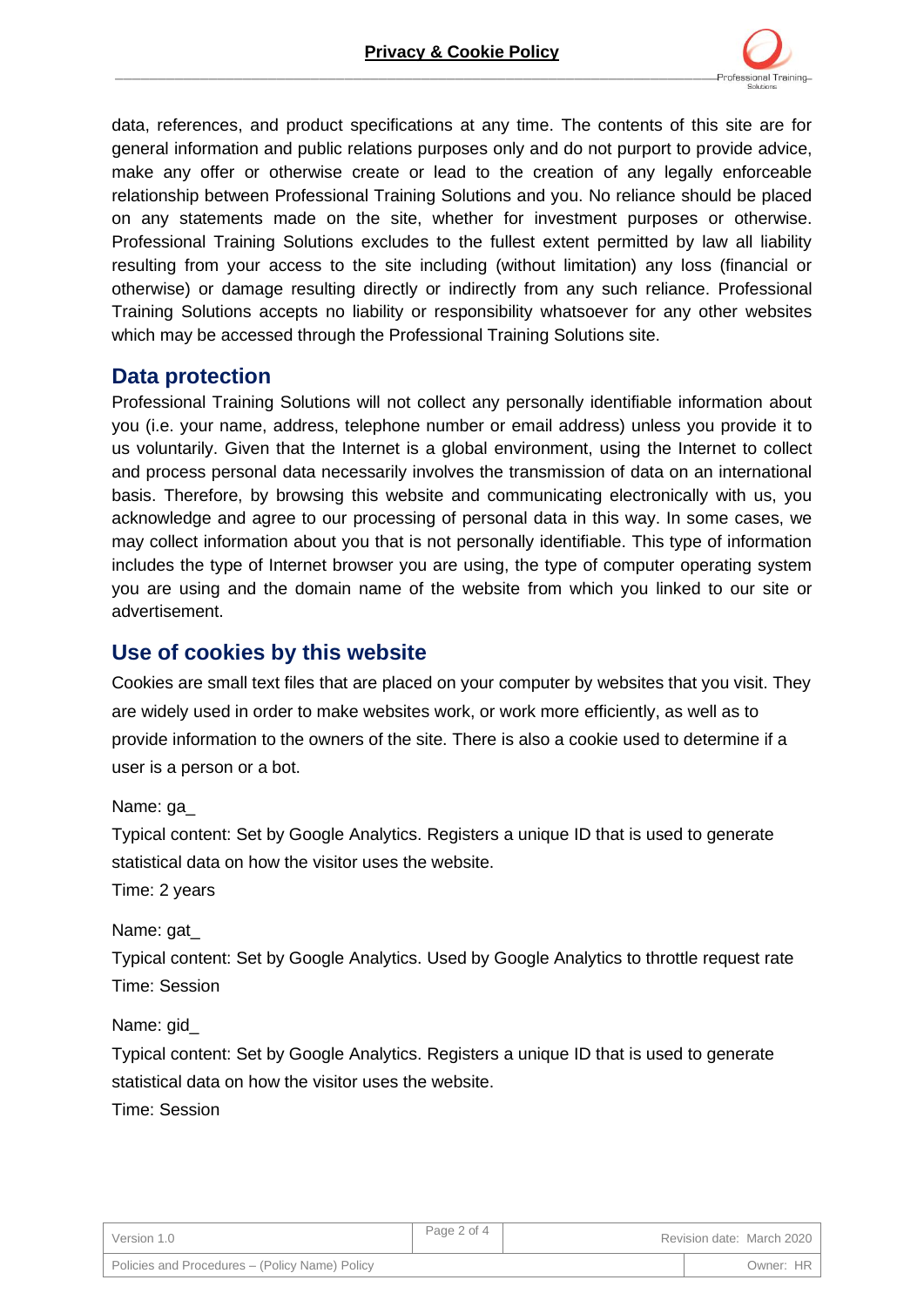

Name: collect

Typical content: Set by Google Analytics. Used to send data to Google Analytics about the visitor's device and behaviour. Tracks the visitor across devices and marketing channels.

Time: Session

Name: wc\_cart\_hash\_#

Typical content: Set by Google Analytics. Used to send data to Google Analytics about the visitor's device and behaviour. Tracks the visitor across devices and marketing channels. Time: Session

Name: wc\_fragments\_#

Typical content: Identifies and authenticates the user when they log into our website, so they do not need to repeatedly enter their login information

Time: Session

Name: cfduid

Typical content: Strictly necessary for the ability of Cloudflare's security features and cannot be turned off.

Time: Session

Name: vuid

Typical content: Collects data on the user's visits to the web site, such as which pages have been read.

Time: Time: 2 years

Most web browsers allow some control of most cookies through the browser settings. To find out more about cookies, including how to see what cookies have been set and how to manage and delete them, visit [www.allaboutcookies.org.](http://www.allaboutcookies.org/)

# **Google Analytics**

This website uses Google Analytics, a web analytics service provided by Google, Inc. (Google). Google Analytics uses cookies, which are text files placed on your computer, to help the website analyse how users use the site. The information generated by the cookie about your use of the website (including your IP address) will be transmitted to and stored by Google on servers in the United States. Google will use this information for the purpose of evaluating your use of the website, compiling reports on website activity for website operators and providing other services relating to website activity and internet usage. Google may also transfer this information to third parties where required to do so by law, or where such third parties process the information on Google's behalf. Google will not associate your IP address with any other data held by Google. You may refuse the use of cookies by selecting the appropriate settings on your browser. However, please note that if you do this